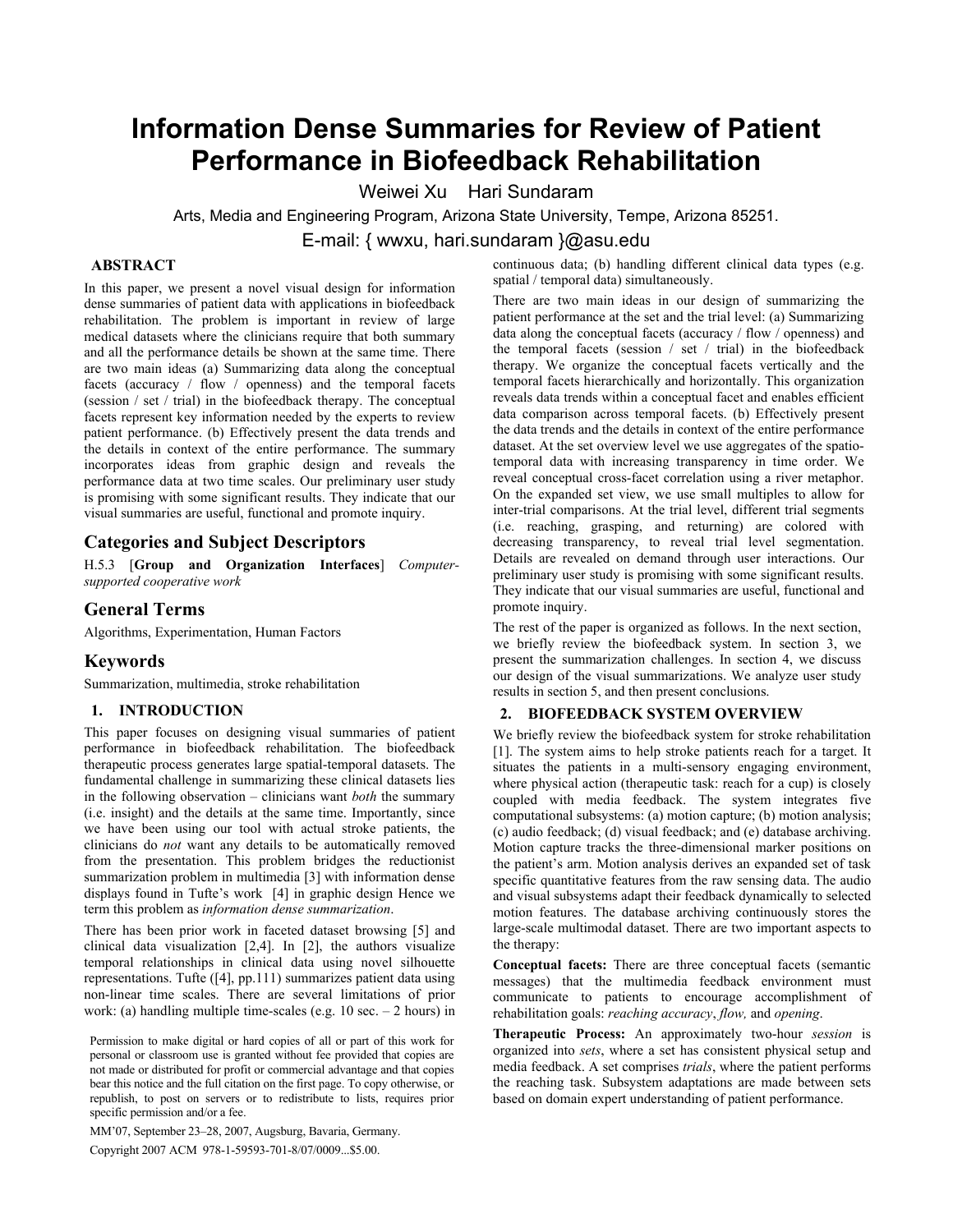### **3. SUMMARIZATION CHALLENGES**

The problem in information dense summarization is to reveal key variable changes while preserving the details of the patient performance. This is challenging because of the sheer magnitude of captured (e.g. hand trajectory) and derived (i.e. performance analysis such as reaching error) time-series data. A typical patient session can last two hours, with the patient performing 80~90 therapeutic reaches. For each reach (lasting a few seconds), we gather three-dimensional patient performance variables, onedimensional error variables and one-dimensional media synthesis variables. There are two main problems:

- *Faceted organization*: the summarization should reveal the conceptual organization of the biofeedback therapy (*accuracy, flow, openness*). It should also reveal the temporal organization (*session / set / trial*).
- *Efficient data ink*: The presentation needs to present summaries as well as detailed patient information. This needs to be accomplished without overwhelming the domain experts with information..

#### **4. VISUAL SUMMARIZATION DESIGN**

In this section we will discuss our design of faceted organization and efficient data-ink, in summarizing the patient performance.

#### **4.1 Faceted Organization**

We organize the biofeedback dataset into conceptual and temporal facets. *Facet*s are clearly defined, mutually exclusive, and collectively exhaustive aspects, properties, or characteristics of a class or specific subject. In our approach, conceptual facets are organized vertically. Temporal facets are organized *hierarchically* and horizontally in the correct time order of the therapy (Figure 1).

The conceptual facets in biofeedback rehabilitation are *accuracy, flow* and *openness.* These conceptual facets represent the key information that the experts need to review patient performance. For each conceptual facet, we present the raw captured data and the derived errors (Figure 1a). We now examine one conceptual facet (accuracy) in some detail. The explanations for the other two



Figure 1: (a) Conceptual facets; (b) conceptual facets organization; (c) temporal facets organization

conceptual facets are similar.

The biofeedback system aims at improving stroke patient's reaching *accuracy* (ref Section 2). The motion capture subsystem captures patient's hand trajectory that is the raw, detailed description of the patient reach. The motion analysis subsystem computes spatial error by examining the relationship of the trajectory to the target location. The visual subsystem maps the reaching *accuracy* into spatial transformation of images. The audio feedback subsystem maps it into music chord progression. Therefore, generalizing the reaching *accuracy* as a common conceptual facet embraces different subsystem perspectives, and can help the domain experts effectively understand the presented data and relate it to their role in the therapy.



**Figure 2** Screenshots of the visual summarizations that reveal key ideas in our design: *faceted organization and efficient data-ink.* In **faceted organization**, the conceptual sub-facets of patient performance – (A) hand trajectory; (s) spatial error; (t) velocity curve; (b) layered errors; (E) joint synchrony; (F) openness error **–** are organized vertically. The temporal facets – (α) session; (β) set; (γ) trials – are organized hierarchically and horizontally. (α) gives an overview of the patient session, comprising the collapsed overviews (β) of sets, in time order. Double-clicking any collapsed overview (β) will expand it into a detailed view (γ) of trials within the set. In our **visual design**, we reveal details differently in set and trial level summarizations. On the set-level collapsed overview (β), trials are colored with increasing transparency in their time order within the set. Aggregation of the trials reveals spatial and temporal stylization of the patient performance, e.g. hand trajectory ( $\alpha$ ) converges into a straight line. The subtle, dynamic correlations of the derived errors ( $\alpha$ ) are revealed in an unsaturated river of errors. in the set-level expanded detailed view  $(\gamma)$ , horizontal lengths are proportional to the actual rehab time, e.g. trial duration and break can be observed to converge in the last four trials on  $(\gamma)$ -(c). At the trial level, different trial segments (reaching, grasping and returning) are colored with decreasing transparency. Trials with critical derived errors are highlighted using primary RGB colors across all conceptual facets. We have also used numbers directly to mark data points for error (γ)-(D).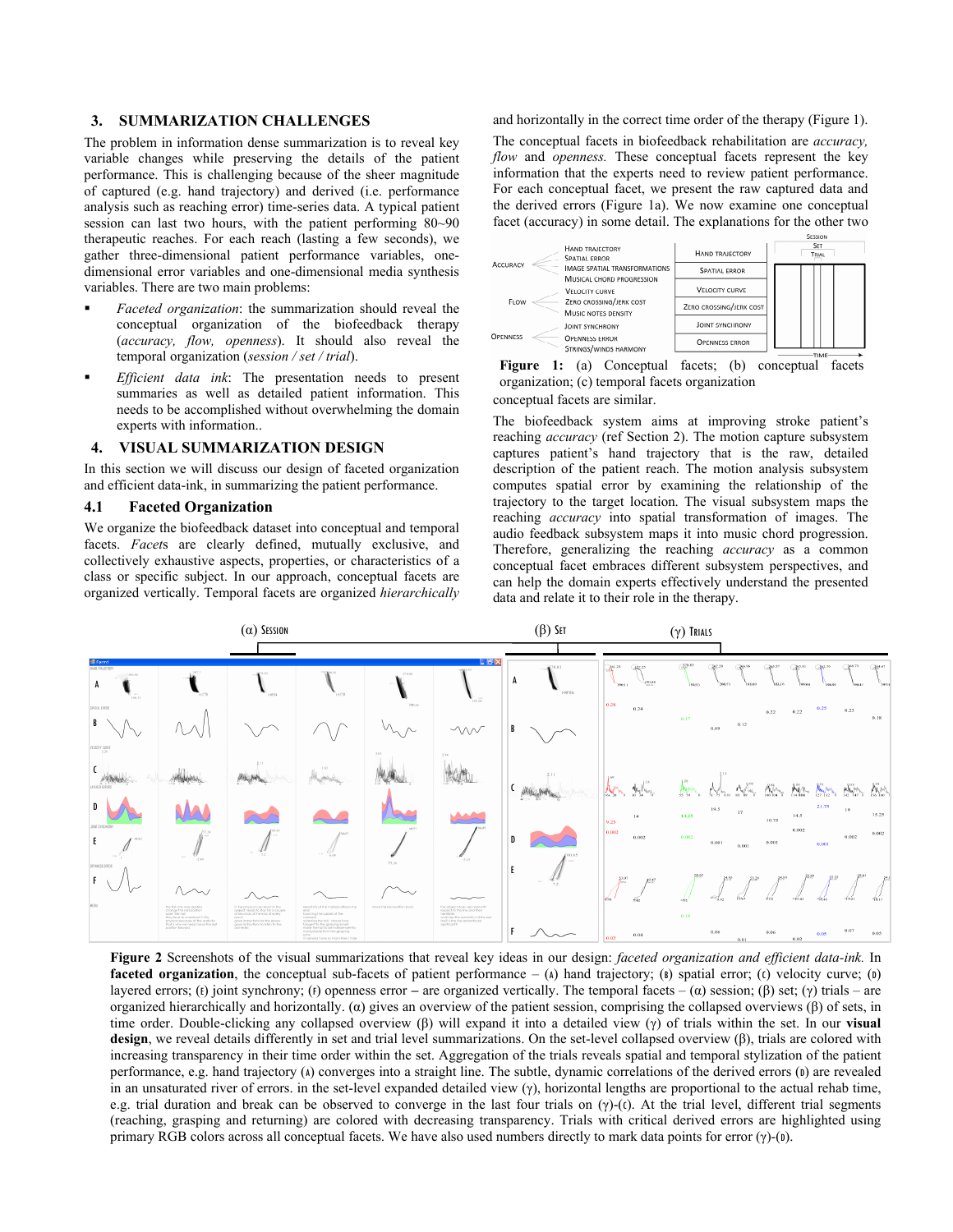The temporal facets are *session, set and trial* (Figure 1-(c)). They reveal the procedural organization of the biofeedback therapy, at different levels of temporal granularity. Each level requires a different data summarization / presentation design, which will be further discussed in the next subsection.

## **4.2 Efficient Data-Ink**

The main idea in our visual summaries is to reveal data trends in the patient performance *in context of the entire performance dataset.* It is an important consideration for summarizing and presenting the dataset in our clinical, experimental and exploratory setting. It is very difficult to develop a utility based summarization measure (e.g. [1]), as it is critically dependent on the domain experts (doctors, physical therapists, musicians, etc.). It is not sufficient to create a "summary curve", as this does not capture the highly detailed variations in the patient data. It is these details that are of interest to the experts while exploring the dataset. They are keen to see the entire dataset, at high detail and then draw conclusions on the patient performance. Indeed since we work with actual stroke patients it is critical not to make therapeutic mistakes. Hence in our current design approach, we have adopted the "human in a loop" approach. We include the domain experts as integral to the process of determining insights from the data and focus on developing effective data presentation techniques that help reveal details and data trends.

#### *4.2.1 Displaying details is hard*

Our visual design is strongly motivated by Tufte's principles of designing statistical graphics on print media [4]. Tufte's work deals with effective information dense displays for print media. He focuses on maximizing information in print via formalized graphic design principles to allow for effective communication. There are three differences with our work – display capacity, interactivity, and time for review. The first difference is the display capacity of print media (1200dpi) and LCD displays (72dpi). Print media can also reveal much higher contrast, allowing for subtlety, than do LCD displays. To overcome the low information density on electronic displays, we must take advantage of their interactivity, to reveal details on demand. Implicit in Tufte's work is the significant time taken to understand the information dense display – in our case, the clinician time for data review is limited.

#### *4.2.2 Efficient data-ink to reveal details*

We organize the conceptual facets vertically (Figure 2.(a)-(f)) and the temporal facets hierarchically and horizontally (Figure  $2(\alpha),\beta,(\gamma)$ ). This organization reveals data trends within a conceptual facet and enables efficient data comparison across temporal facets. Each temporal facet requires a different data summarization / presentation design. In this paper, we focus on designing *set* and *trial* level summarizations.

At the set level, we have designed both a collapsed overview and an expanded detailed view of the set. On the collapsed overview, trials are aggregated with increasing transparencies in time order (Figure 2.( $\beta$ )-(a),(c),(e)). The aggregated contours of hand trajectory / velocity curve / joint synchrony immediately summarize the temporal progression (i.e. spatial and temporal stylization) of the patient performance within a set. We reveal the subtle, dynamic correlations of the derived errors in the river of errors, allowing for comparison of errors over the set. (Figure  $2.(\beta)-(d)$ ). On the expanded detailed view, we use small multiples to allow for inter-trial comparisons (Figure 2.(γ)-(a),(c),(e)). Horizontal lengths on the expanded view are always proportional to the actual time (i.e. trial duration and break), revealing the

temporal details of the therapeutic process, and highlighting any anomalies within a set. Within a set show errors as numeric graphs – numbers themselves are used to mark data points, to help reviewers focus on the data ((Figure 2.(γ)-(b),(d),(f)).

At the trial level, different trial segments (i.e. reaching, grasping, and returning) are colored with decreasing transparency, to reveal trial level segmentation (Figure 2.(γ)-(a),(c),(e)). We consistently use primary RGB colors to highlight trials with critical errors, and show the error across all conceptual facets (Figure 2.( $\gamma$ )). Details are revealed on demand through user interactions. Double-clicking the collapsed overview of a set expands it into an expanded detailed view (*semantic zooming*). The application allows zooming via mouse movement  $+$  keyboard  $-$  reaching hulls are revealed above a certain zoom level. Our application is realized using Piccolo.NET. The application loads the biofeedback dataset from a SQL Server database.

#### **5. EVALUATION**



**Figure 3** The web-based baseline interface

In this section we present a preliminary user study of our proposed application. We are at present working on a longitudinal evaluation of the application, which analyzes the detailed interactions of the domain experts with the application.

We compared two interfaces, with two groups of users. The baseline interface was web-based (ref. Figure 3) that merely plotted the data. The second interface was the application that is the study of this paper. The web interface was extensively used by the biofeedback domain experts during 18 real-time patient sessions and 13 post data reviews. However, its scalability to the large-scale biofeedback dataset is poor – it can only load two patient sets simultaneously, and the experts have expressed their frustrations when data loading exceeded one minute. It does *not* support advanced data presentation techniques, e.g. flexible dataink placement, hence precludes effective visual design. It is also non-interactive. Our new application focuses on improving the usability, functionality and visual design. It can load the entire patient session data at once. Faceted organization and efficient data-ink are realized.

The first user group comprised three members of the biofeedback group (ref Section 2), who were highly familiar with the therapeutic process as they were participants in those sessions. The second group comprised graduate students unfamiliar with the project. The presence of the biofeedback team members is important to this study as the interface is domain specific, and most valuable to researchers to that domain.

The one-hour user study was conducted as follows. Users of the external group were first briefly introduced to the project through sample videos and verbal scripts. All users were asked to review a patient session with both the web interface and the new application. They were asked to compare the two interfaces, in aspects of usability, functionality and visual design on a 7-scale questionnaire. Questions with their mean score **±** standard deviation are shown in Table 1. Higher scores indicate higher evaluation of the new application, compared to the web interface.